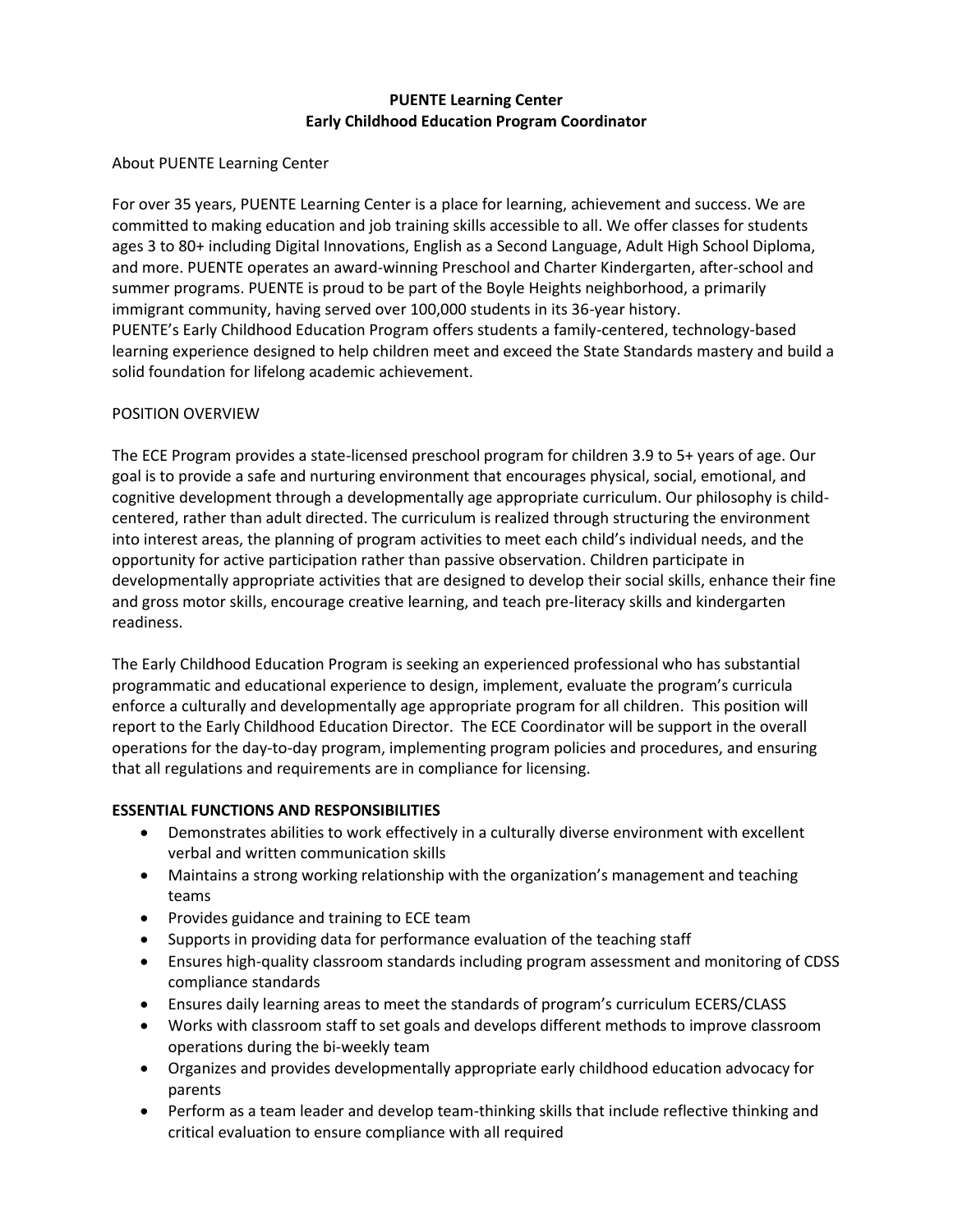- Assists in the monitoring of all licensing requirements and recommends a plan of actions to ensure requirements are met with the ECE Program Director
- Coordinates field trips and special events including parent/teacher conferences and parent meetings
- Required to perform the responsibilities of a Head Teacher in the classroom when the teacher is not available
- Ensures required paperwork and reports are submitted in a timely manner; reviews children's files to make sure all required documents are
- Develops, maintains, and reviews a daily system of classroom communication to staff and parents to ensure clarity and consistency
- Makes sure the display of each classroom's project-approached activities is routinely changed
- Responsible for providing or coordinating coverage for absent ECE Director
- Maintain center inventory of supplies and teaching
- Monitors the centers environment and proactively takes actions to ensure the center is clean, presentable to students/families as required
- Performs other duties as assigned by the ECE Director

### **PROFESSIONAL PERFORMANCE**

- Dedication to PUENTE's mission driven work. Passionate advocate for the mission and those being served through the organization.
- Performs tasks and responsibilities in a complete and timely manner, complying with PUENTE's policies and standards.
- Maintains a creative, team-building approach to the role and seeks to bring a constructive, problem solving orientation to all tasks.
- Actively seeks opportunities to develop skills and creates opportunities to teach co-workers.
- Exercises professional judgment and discretion at all times in keeping with the responsibilities of the role for the care and welfare of the children, their families and the community.
- Ability to work well with a diverse staff and excel in a multi-cultural environment.
- Creates a work environment where employees feel respected and appreciated

### **EDUCATION, CREDENTIALS AND EXPERIENCE**

- A bachelor's degree in early education or other education related field from an accredited college or university, 24 ECE/CD units, 2 adult supervision units, 3 units in supervised field experience
- A valid California Site Supervision Permit with a minimum of 2 years' experience
- Must have knowledge and experience of Title 5 and Title 22 and CDE Early Education and Support Division
- Minimum 1-2 years' experience in administrative and leadership position
- Demonstrated success working with a diverse student population
- Demonstrated record of meeting deadlines for school compliance operations
- A strong background in and command of children's assessments via DRDP and other content areas and framework
- Knowledge of CDSS California Community Child Care Licensing and Quality Start Los Angeles
- Bilingual proficiency desired.

### **Special Requirements**

*Prior to the time of hire, the following must be assured:*